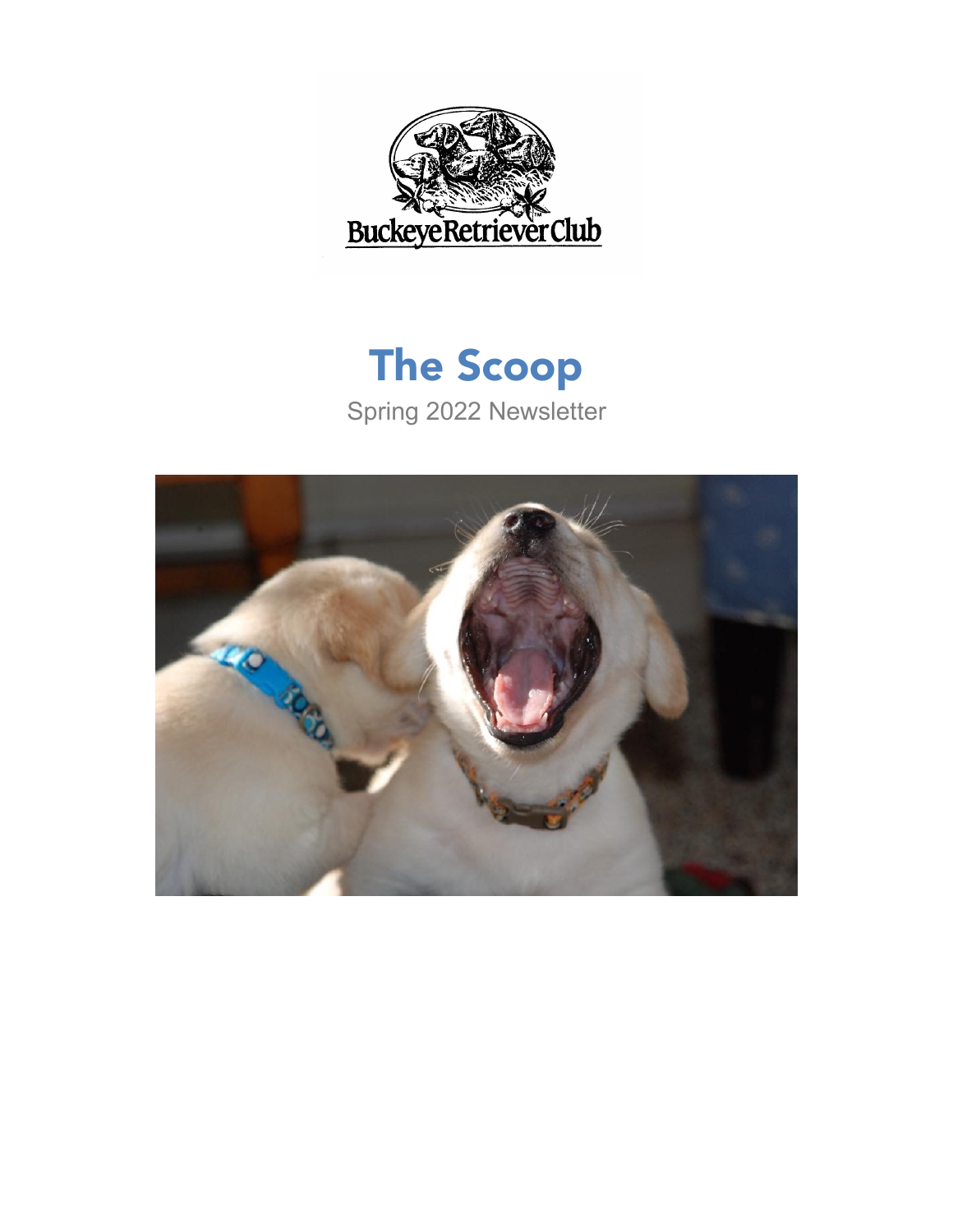### Letter from the President:

The hints of spring are here and daylight savings time gave us back longer evenings to be outdoors. Late snows can still surprise us, but our minds have turned to spring. The maple trees are tapped at the nursery and our ponds are short a few muskrats with those traps now removed. Spring is officially around the corner. Our first training day is March 27 out at Crooked Creek, and the weather is anyone's guess – hopefully sunshine.

For many, thoughts may have turned toward spring training the night of January's annual dinner held this year at the E.O.U.V. Club. Although it was a more lightly attended dinner than past years, it was a wonderful evening with good conversation and fun. The raffle featured about 40 baskets ranging from clothing (Sitka Jacket, Carhart vest) to training (Big John Boom Stick, huge baskets of Bird Dog Product Bumpers and training items, a popup canopy) to fun and comfort (restaurant gift certificates, wine baskets, a lush boudoir basket) to plain practical (dog food and BP gas gift card).

In planning our 2022 calendar we made one significant change, to move the flyer day up in the calendar so that we have that practice ahead of the Midwest season on May 22 $^{nd}$  at the nursery.

We also continue to work on the nursery funding project with the partnership of Jon Kittredge and Western Reserve Land Conservancy. Our grant focus has shifted from conservation to restoration, and we are applied for H2Ohio funds. More details in the newsletter.

Just as a reminder, stay on the roads at the nursery and respect the spring mud! The mud attempts to claim a vehicle every year. See you and your retrievers soon!

Best Regards, Cyndi Poveda President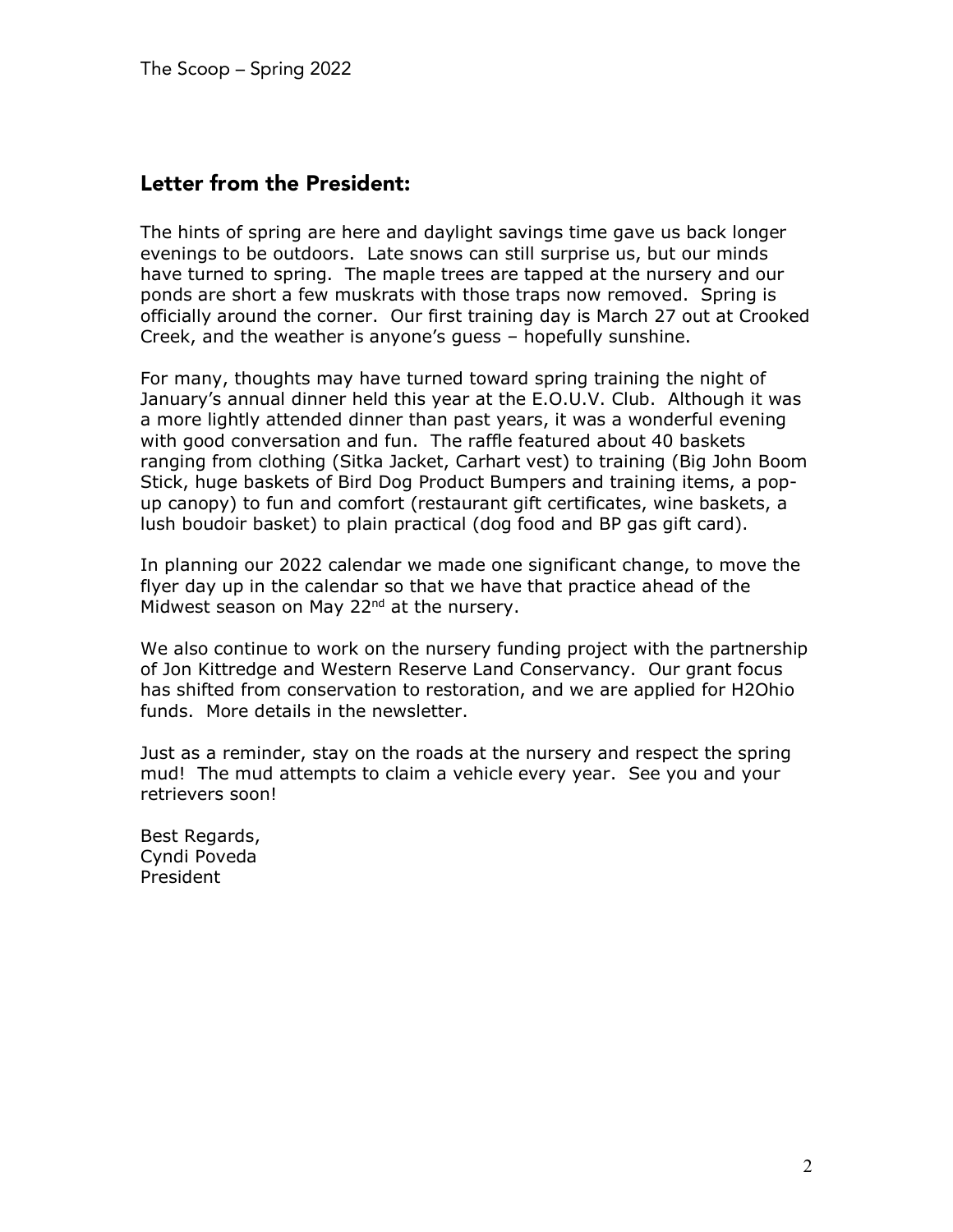#### Thank You and Welcome!

BRC is appreciative to our outgoing Board members, Jim Buckley, who served two terms and Kathy Heintel, who most recently completed one term. We are ever appreciative for their volunteering to serve the club.

Welcome to Randy Reynolds and Jimmy Rogers whose term on the Board began with our annual meeting.

#### Congratulations!

Annually, we recognize members who make an impact. The AKC Sportsmanship Award give special recognition to individuals who have made a difference in the sport of purebred dogs and who have been an active and valued member. This year we recognized Jimmy Rodgers and his contribution to the club and to retriever sports. Always willing to chip in and help with tests, he is a regular at set-up day, happily loans his 4-wheeler and is around late to help put up the equipment. Not to mention that while training on the property between tests, he is always willing to help a member.

This year's Bob Reckart Award, recognizing the member who most contributed to the club during the year, went to Jim Domo. This was not Jim's first nomination. This will be the third season Jim will be coordinating hunt test volunteers, and while he started with just the fall test, serving as chairman, too, he also picked up test volunteers. Jim certainly earned the award.

Speaking of awards, if you requested a performance award for new titles and were not able to pick that up at the dinner, please contact me to arrange a time to pick up at a training day or otherwise. CyndiPoveda@outlook.com or 440-539-0633.

#### Nursery Property Update

At our dinner at the E.V.O.U Club, I recapped our efforts to secure grants to acquire the training grounds. Since the process has been on going for several years, I will provide the same here.

The club has been fortunate to use the training grounds for many, many years. But now, the property is in transition and to be sold. We have hoped to find a way to acquire the property and in 2017 started working with Jon Kittredge, the land owner, and Western Reserve Land Conservancy (WRLC).

At the time, it was thought the cold-water stream that runs through the wooded part of the property, along with the wetlands, would be attractive for conservation. As part of the application process, WRLC also did plant and bat surveys.